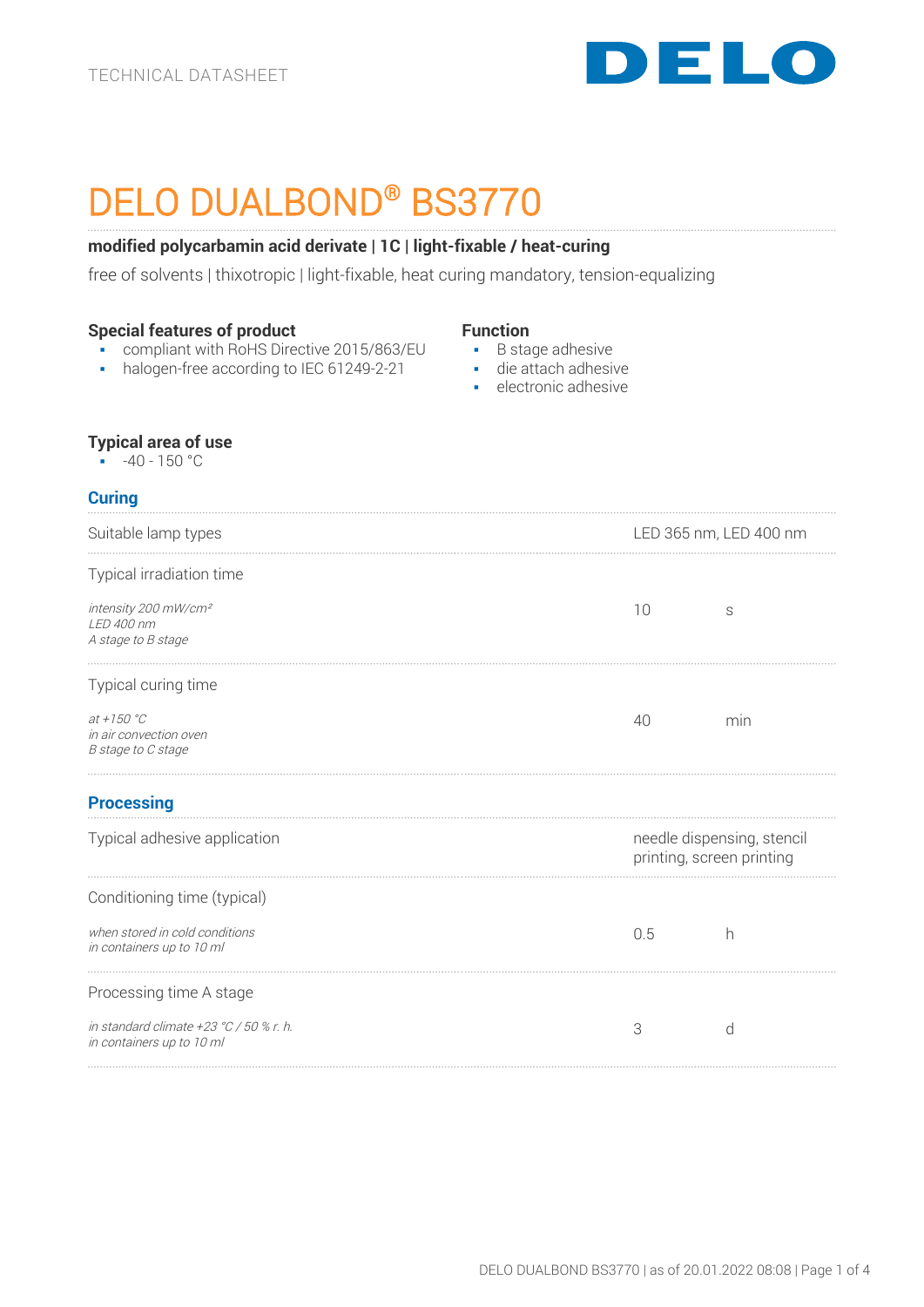

| Processing time B stage                                                                                                                                                                       |        |                   |
|-----------------------------------------------------------------------------------------------------------------------------------------------------------------------------------------------|--------|-------------------|
| in standard climate $+23 °C/50 %$ r. h.                                                                                                                                                       | 21     | d                 |
| Storage life in unopened original container                                                                                                                                                   |        |                   |
| $at - 18 °C$                                                                                                                                                                                  | 6      | month(s)          |
| <b>Technical properties</b>                                                                                                                                                                   |        |                   |
| Color in uncured condition                                                                                                                                                                    | beige  |                   |
| Color in cured condition in 1 mm layer thickness                                                                                                                                              | beige  |                   |
| Transparency in cured condition in 1 mm layer thickness                                                                                                                                       | opaque |                   |
| <b>Parameters</b>                                                                                                                                                                             |        |                   |
| Density<br>DELO Standard 13   150 °C   40 min                                                                                                                                                 |        | g/cm <sup>3</sup> |
| Viscosity<br>liquid   Rheometer   Shear rate: 10 1/s   Gap: 500 µm                                                                                                                            | 115000 | mPa·s             |
| Thixotropy index<br>liquid   Rheometer   Gap: 500 µm                                                                                                                                          | 3.2    |                   |
| Die shear strength<br>DELO Standard 30   Si   Chip 2 mm x 2 mm   Ag   150 °C   40 min                                                                                                         | 18     | N                 |
| Die shear strength<br>DELO Standard 30   Si   Chip 2 mm x 2 mm   Solder resist   50 mm x 25 mm   Pretreatment:<br>Annealing   400 nm   200 mW/cm <sup>2</sup>   10 s   Plus   150 °C   40 min | 15     | N                 |
| Die shear strength<br>DELO Standard 30   Si   Chip 2 mm x 2 mm   Solder resist   50 mm x 25 mm   Pretreatment.<br>Annealing   150 °C   40 min                                                 | 18     | N                 |
| Tensile strength<br>by the criteria of DIN EN ISO 527   150 °C   40 min                                                                                                                       | 2      | MPa               |
| Elongation at tear<br>by the criteria of DIN EN ISO 527   150 °C   40 min                                                                                                                     | 200    | %                 |
| Young's modulus<br>Rheometer   400 nm   200 mW/cm <sup>2</sup>   10 s   Plus   150 °C   40 min                                                                                                | 2      | MPa               |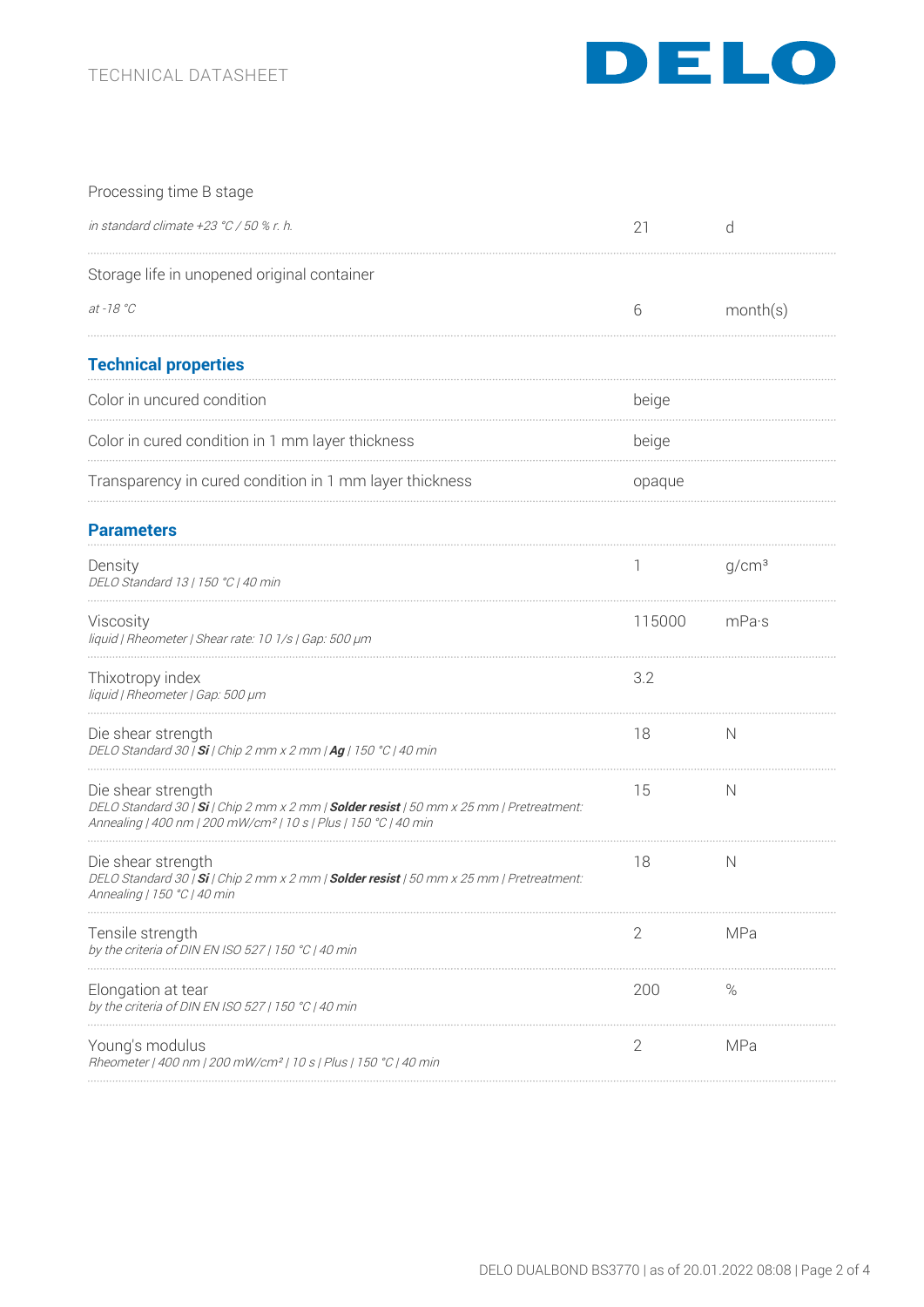

| Young's modulus<br>DELO Standard 54   Rheometer   150 °C   40 min                                                                                                                 | 5    | MPa          |
|-----------------------------------------------------------------------------------------------------------------------------------------------------------------------------------|------|--------------|
| Shore hardness A<br>by the criteria of DIN EN ISO 868   150 $^{\circ}$ C   40 min                                                                                                 | 37   |              |
| Glass transition temperature<br>DELO Standard 54   Rheometer   150 °C   40 min                                                                                                    | -57  | $^{\circ}$ C |
| Coefficient of linear expansion<br>DELO Standard 26   TMA   Evaluation T: -97 °C - -91 °C   150 °C   40 min                                                                       | 83   | ppm/K        |
| Coefficient of linear expansion<br>DELO Standard 26   TMA   Evaluation T: 31 °C - 42 °C   150 °C   40 min                                                                         | 253  | ppm/K        |
| Shrinkage<br>150 °C   40 min                                                                                                                                                      | 0.38 | vol $%$      |
| <b>Converting table</b><br>°F<br>1 inch = $25.4$ mm<br>1 GPa = 145.04 ksi<br>1 mil = $25.4 \,\mu m$<br>$1 \text{ cP} = 1 \text{ mPa·s}$<br>$1 oz = 28.3495 g$<br>$1 N = 0.225 lb$ |      |              |

## **General curing and processing information**

The curing time stated in the technical data was determined in the laboratory. It can vary depending on the adhesive quantity and component geometry and is therefore a reference value.The heating time of the components must be added to the actual curing time. It depends on component size and type of heat input. The specified curing temperature must be reached directly at the adhesive.Increasing or decreasing the curing temperature and / or irradiation intensity and / or irradiation time shortens or prolongs the curing time and can lead to changed physical properties.Only a small part of the bonding should be light-fixed as the maximum build-up of adhesion is achieved by pure heat curing.The adhesive shows postcuring behavior. After heat curing at low temperatures and a short curing time, a certain level of strength is already achieved. The adhesive postcures at room temperature and achieves a level of strength corresponding to the curing temperature after approx. 24 hours.Depending on the adhesive quantity used, exothermic reaction heat is generated which can lead to overheating. In this case, a lower curing temperature is to be selected.All curing or light fixation parameters depend on material thickness and absorption, adhesive layer thickness, lamp type and distance between lamp and adhesive layer.Optional prefixation is performed with light. Heat curing is mandatory.Values measured after 24 h at approx. 23 °C / 50 % r.h., unless otherwise specified.

#### **General**

The data and information provided are based on tests performed under laboratory conditions. Reliable information about the behavior of the product under practical conditions and its suitability for a specific purpose cannot be concluded from this. It is the customer's responsibility to test the suitability of a product for the intended purpose by considering all specific requirements and by applying standards the customer